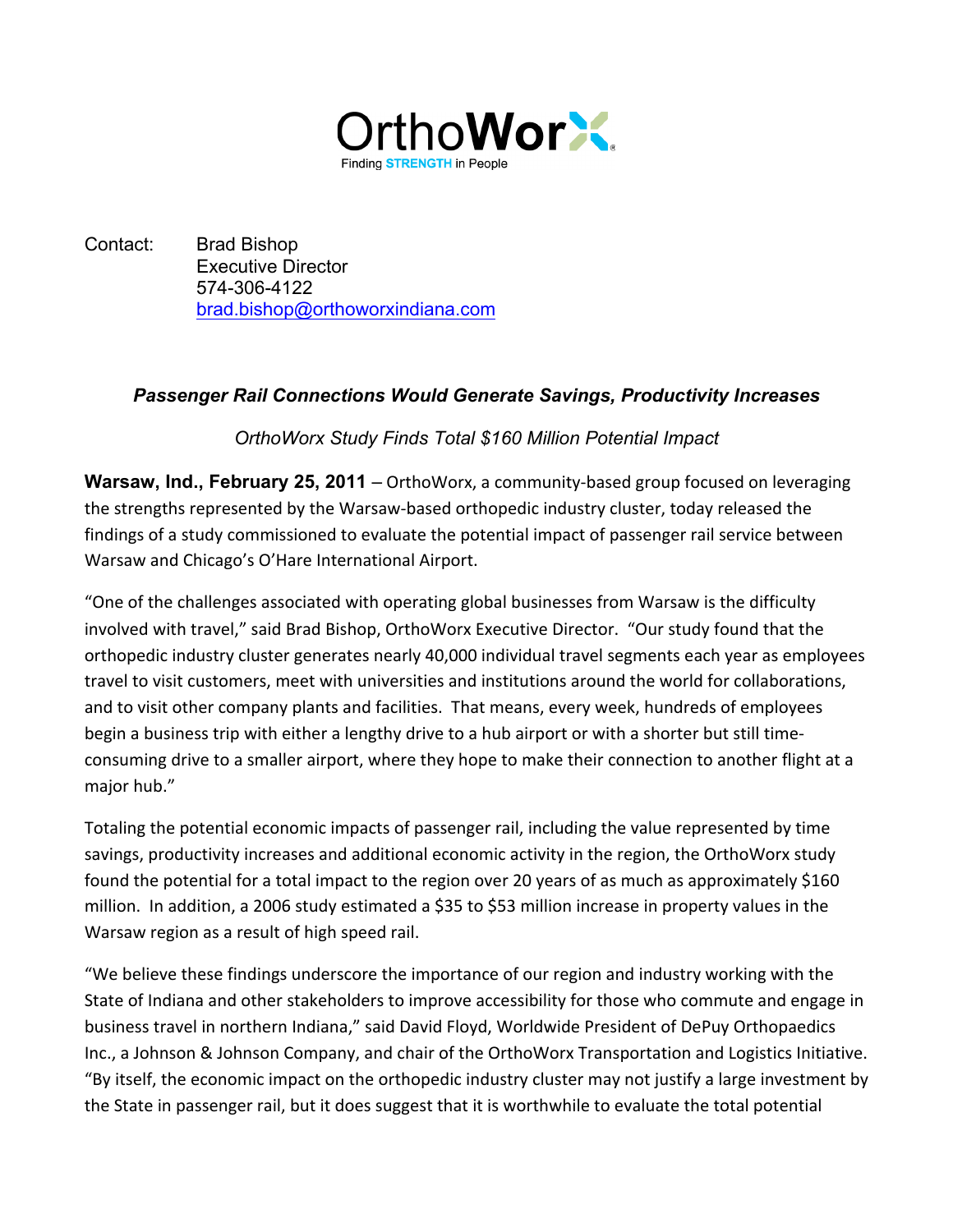impacts along a route that would link Fort Wayne and Chicago, including Warsaw. We intend to reach out to others who may be aligned with our position and to continue our dialogue with the State of Indiana regarding the importance of connecting our industry and region with the rest of the world."

Because of the existing unpredictability associated with traffic, weather and commuter air travel, the OrthoWorx study estimates that a High Speed Rail connection to Chicago would save between an estimated 770,000 and 1.1 million person-hours of travel time for orthopedic industry business travelers, clients, and business partners over 20 years. When monetized, this generates between \$32.2 million and \$44.6 million in travel-time savings (real 2009 dollars) over the same period, depending on the HSR's final destination in Chicago (Union Station or O'Hare).

The same survey and analysis estimates additional productivity of between 932,000 and 1.1 million person-hours over 20 years, depending on alignment. When monetized, this translates to between \$39.0 million and \$46.1 million in productivity benefits (real 2009 dollars) over the same period.

The benefits extend to the rest of the economy as well, producing indirect and induced impacts, according the study. Using an input-output model specific to Kosciusko County and the state of Indiana, these impacts are estimated to range between \$62.7 million and \$69.0 million in induced and indirect impacts on the county and state economy over 20 years. The same input-output analysis estimates a jobs impact between 649 and 790 person-years of employment over 20 years, or the equivalent of supporting 33 to 39 additional jobs per year, on average. The total economic impact, measured in terms of the value of products and services sold, on the orthopedics industry, as well as other local and regional businesses is estimated to be between \$133.0 and \$160.5 million over 20 years, depending on the HSR's final destination in Chicago (Union Station or O'Hare). In addition, a 2006 study an estimated \$35 to \$53 million increase in property values in the Warsaw region as a result of high speed rail.

One qualitative finding of the report was the observation that passenger rail would increase the labor pool available to the orthopedic industry, both by enabling more predictable travel among major destinations and by minimizing the impression of the region as geographically isolated.

Floyd said that in addition to its plan to continue exploring potential passenger rail connections, OrthoWorx is using data generated by the rail study to support an inquiry into the feasibility of an air charter shuttle based at the Warsaw airport. Such a shuttle could connect Warsaw with O'Hare or other key hubs, allowing travelers to transfer to a commercial airline when they reach the major airport.

The OrthoWorx study was conducted in 2010 by Parsons Brinckerhoff, a globally recognized travel consulting firm that is active in many high speed rail and other significant infrastructure projects around the world. The full report from the study is available at www.orthoworxindiana.com/railstudy.